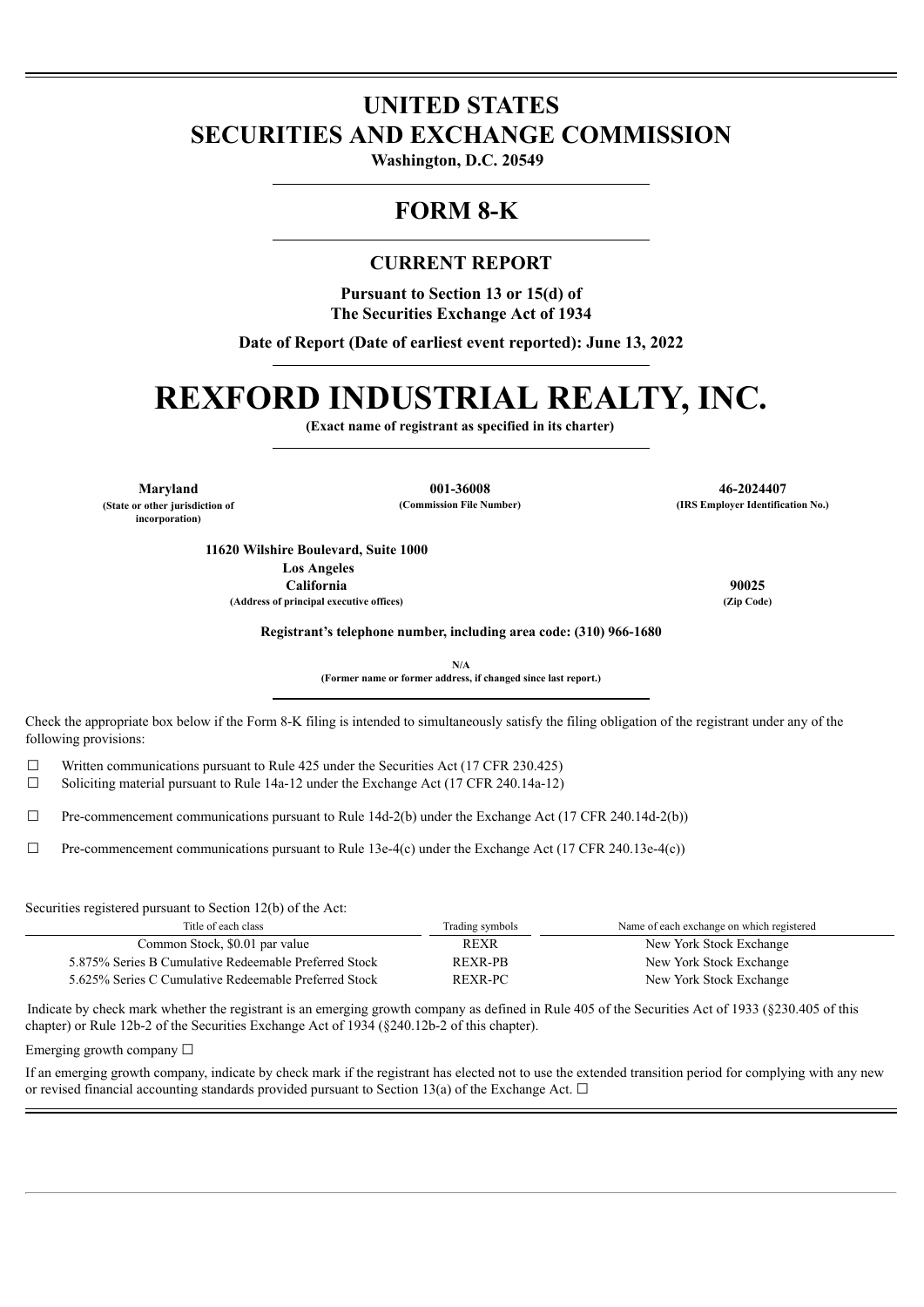#### **Item 5.07 Submission of Matters to a Vote of Security Holders.**

On June 13, 2022, Rexford Industrial Realty, Inc. (the "Company") held its Annual Meeting of Stockholders, at which the stockholders voted on and approved the proposals listed below. The final results for the votes regarding each proposal are set forth below. The proposals are described in further detail in our Definitive Proxy Statement on Schedule 14A as filed with the Securities and Exchange Commission on May 2, 2022.

Proposal 1. Election of directors, each to serve until the 2023 Annual Meeting of Stockholders and until a successor for each has been duly elected and qualified.

| Nominee                 | <b>Votes For</b> | <b>Votes Against</b> | <b>Abstentions</b> | <b>Broker Non-Votes</b> |
|-------------------------|------------------|----------------------|--------------------|-------------------------|
| Robert L. Antin         | 144,335,996      | 1,646,984            | 34,202             | 2,538,603               |
| Michael S. Frankel      | 142,386,157      | 3,554,032            | 76,993             | 2,538,603               |
| Diana J. Ingram         | 138,475,580      | 7,508,921            | 32,681             | 2,538,603               |
| Angela L. Kleiman       | 145,368,862      | 615,639              | 32,681             | 2,538,603               |
| Debra L. Morris         | 144,877,402      | 1,107,099            | 32,681             | 2,538,603               |
| Tyler H. Rose           | 143,510,460      | 2,472,939            | 33,783             | 2,538,603               |
| <b>Howard Schwimmer</b> | 142,386,029      | 3,554,169            | 76,984             | 2,538,603               |
| Richard S. Ziman        | 127,810,723      | 17,940,382           | 266,077            | 2,538,603               |

Proposal 2. Ratification of the appointment of Ernst  $\&$  Young LLP as the Company's independent registered public accounting firm for the year ending December 31, 2022.

| ⁄otes<br>For                 | votes<br>Against | Abstentions                 | - -<br><b>Non-Votes</b><br>Broker |
|------------------------------|------------------|-----------------------------|-----------------------------------|
| 100<br>701<br>$\Delta\Delta$ | 730.45.          | $\sim$<br>$\mathbf{u}$<br>. | __                                |

Proposal 3. The advisory resolution to approve the Company's named executive officer compensation for the year ending December 31, 2021.

| votes ł<br>For                                            | Votes<br>Against          | Abstentions                 | - Votes<br>Broker<br>Non- |
|-----------------------------------------------------------|---------------------------|-----------------------------|---------------------------|
| EQ'<br>$-1$ $-1$ $-1$<br>$\sim$<br>1.38'<br>$\mathcal{A}$ | $-4.4.7$<br>າດາ<br>.<br>. | 050<br>$\sim$ $-$<br>$\sim$ | 38.603                    |

Proposal 4. The advisory determination of the frequency of future advisory votes on the Company's executive compensation.

| Year                                             | Years  | Years     | Abstentions | <b>Non-Votes</b><br>Broker |
|--------------------------------------------------|--------|-----------|-------------|----------------------------|
| 387.736<br>$\sqrt{4}$<br>1.136<br>$\overline{4}$ | 36.052 | 3,553,548 | 39.846      | 8.603<br>538               |

In light of the outcome of our advisory vote (the "Say-on-Frequency Vote") on the frequency of future advisory votes (each, a "Say-on-Pay Vote") on our executive officer compensation, we have decided to include a Say-on-Pay Vote every year in our annual meeting proxy materials until the next required Say-on-Frequency Vote.